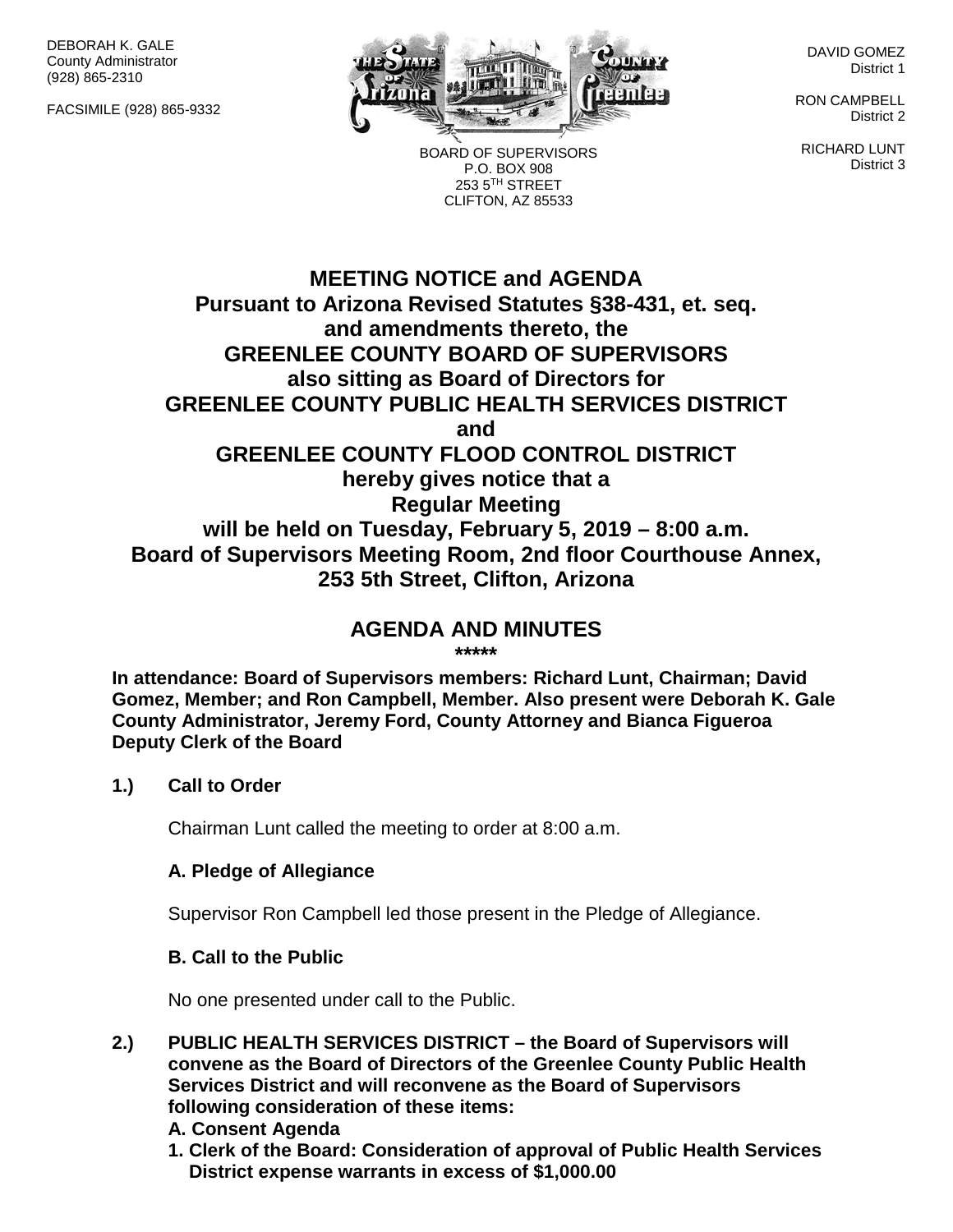Upon motion by Supervisor Campbell, seconded by Supervisor Gomez, and carried unanimously, the Board approved the Public Health Services District Consent Agenda as presented**.**

### **3.) Tim Sumner, County Sheriff A. Introduction of Jail Commander Tyler Attaway**

Tim Sumner introduced Tyler Attaway, new Jail Commander. He has been employed for a little over a week and has been working hard and getting things done. Mr. Attaway discussed his employment history with Graham County and his family ties to Greenlee County. Mr. Attaway stated his goal is to utilize the national jail standards as best the county can. Mr. Attaway stated that updating the policy and procedures manual will be his main focus.

### **4.) Seth Hudman and Eric Arrington, Red Hammer LLC A. Demonstration of New Website**

Mr. Arrington and Mr. Hudman presented a slide show regarding the new County website. Mr. Arrington stated priority goals for the new website includes security, accessibility and easy navigation.

Sheriff Sumner addressed the new website regarding the time frame as to when the website will be up and running. Sheriff Sumner expressed his thanks to the responsiveness.

### **5.) Kay Gale, County Administrator A. County and State budget and legislative issues including review/direction for county position on LPC listed legislation**

Ms. Gale briefed the board on the following:

 Update on the current status of bills and hearings at the state legislature. The legislature has until February  $22<sup>nd</sup>$  to hear all bills in the house of origin which will create long committee hearings. Ms. Gale stated the Legislative Policy Committee (LPC) took a position on a number of bills.

February  $25<sup>th</sup>$  will be the first training for the complete count committee for the 2020 census. We will be working towards making sure residents in Greenlee County know how important it is to fill out their census forms.

## **B. Calendar and Events**

The Calendar of Events was reviewed.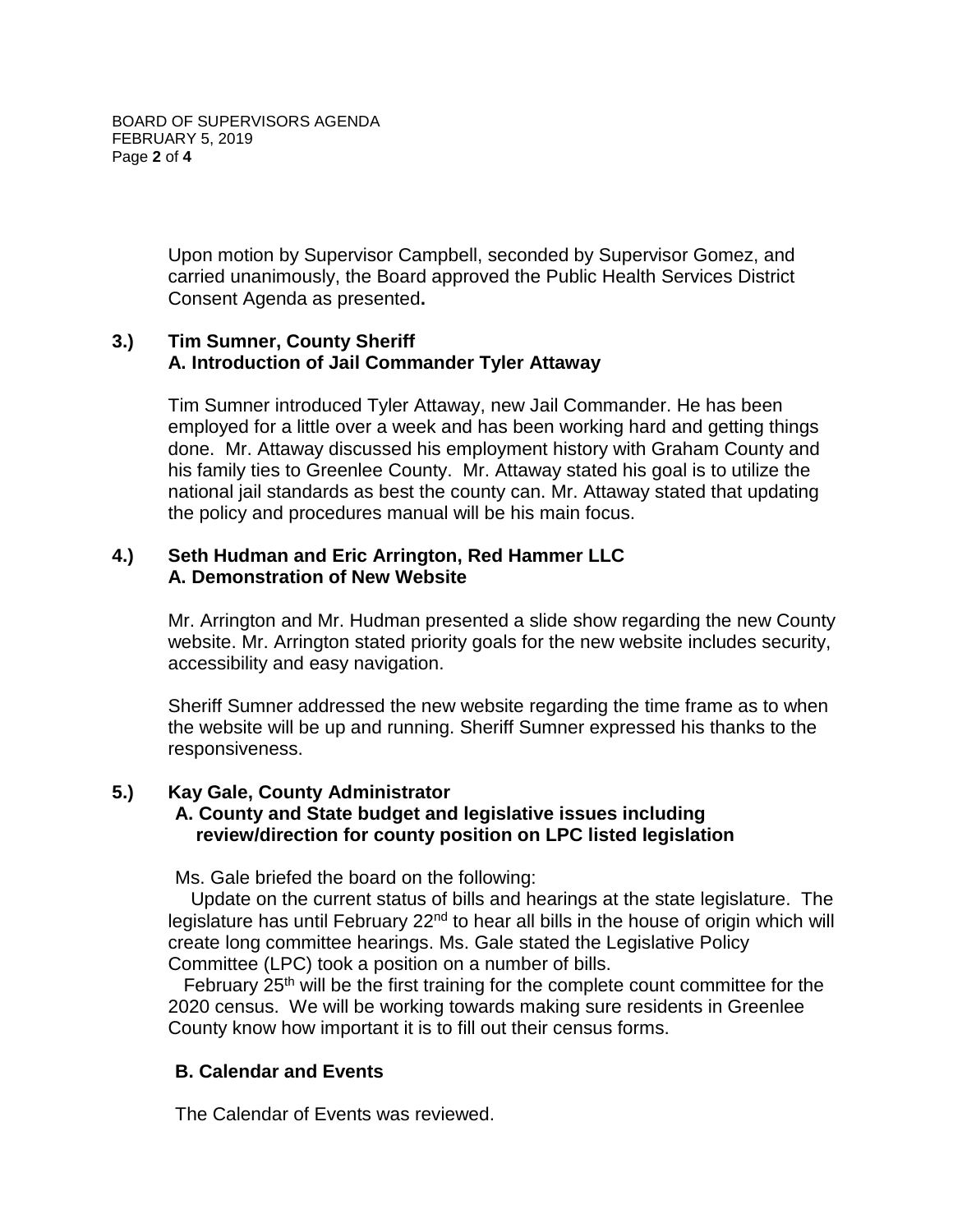- **6.) Consent Agenda**
	- **A. Clerk of the Board: Consideration of approval of minutes to previous meetings: 01/23/19**
	- **B. Clerk of the Board: Consideration of approval of expense warrants in excess of \$1,000.00 – Voucher 1049; 1050; 1051; 1052; 1053; 1054**
	- **C. Chief Finance Officer: Consideration of approval of General Fund loans in the amount of \$ 9,735.64 to be reimbursed upon receipt of funds: Fund 139 - \$2,140.56; Fund 146 - \$495.68; Fund 159 - \$286.92; Fund 167- \$6,812.48**
	- **D. County Attorney: Consideration of approval of Employee Transaction Form: S. Axt, Legal Secretary**
	- **E. County Sheriff: Consideration of approval of Employee Transaction Form: T. Kelly, Range Deputy**
	- **F. County Health Manager: Consideration of approval of Employee Transaction Form: C. Maldonado, Tobacco Program Coordinator**
	- **G. IT Manager: Consideration of approval of an upgrade of Microsoft Office 2010 to Microsoft Office 365 with Exchange Server in an amount not to exceed \$30,000.00 to be paid with budgeted general funds**
	- **H. County Administrator: Consideration of approval of Javelina Chase 2019 letter of support and \$2,000.00 donation for the Javelina Chase 2019 Event**
	- **I. County Administrator: Consideration of Memorandum of Understanding for Mexican Wolf Recovery and Management Program**
	- **J. County Librarian: Consideration of approval of Atisha Russom as a member of Greenlee County Library Board**

Upon motion by Supervisor Campbell, seconded by Supervisor Gomez, and carried unanimously, the Board approved the Consent Agenda as presented.

# **7.) Supervisor Reports**

## **Supervisor Richard Lunt**

### **A. Meetings with – Speaker of the House Rusty Bowers, Representative Gail Griffin, Representative Becky Nutt, Representative David Gowan**

Supervisor Lunt stated he had a productive meeting with Speaker of the House Bowers. Mr. Lunt expressed his appreciation for having the opportunity to speak to the legislators regarding issues impacting Greenlee County.

## **B. Arizona Water Resource Research Center Annual Conference**

Supervisor Lunt attended the Arizona Water Resource Annual Conference. It was very informative as water issues are a major priority for the county and the state.